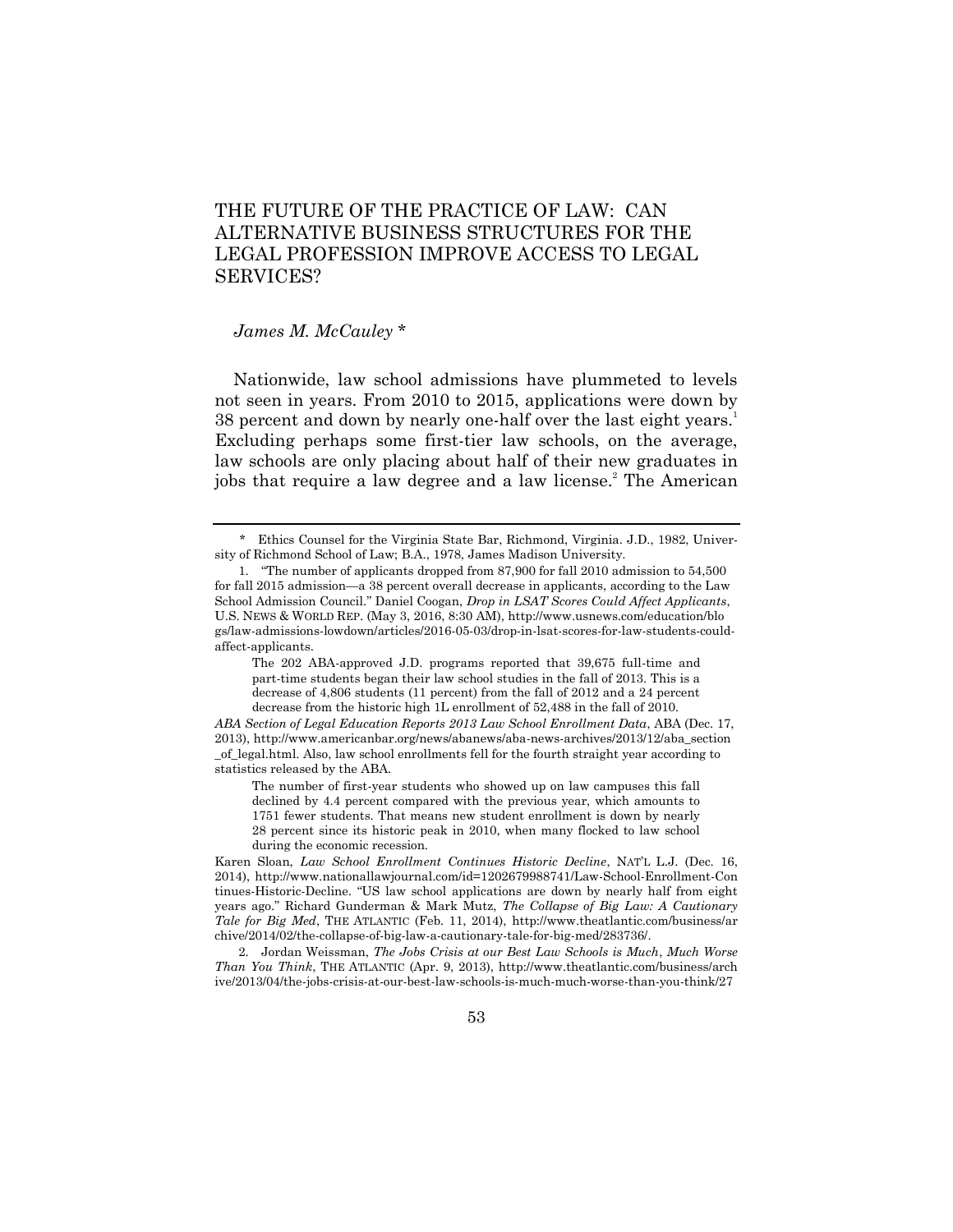Bar Association ("ABA") mandated disclosure policies which forced law schools to reveal that they pay stipends to graduates to work short-term jobs in an effort to beef up their placement statistics.<sup>3</sup>

Yet law schools are currently graduating 40,000 plus graduates per year <sup>4</sup> with well over 1.2 million lawyers already in the United States, which translates to four lawyers for every 1000 persons.<sup>5</sup> Notwithstanding these disturbing statistics, new law schools continue to come on line each year. At the same time, significant increases in law school tuition coupled with widespread reliance on student loans as the primary funding source has left many young lawyers looking for work while facing significant financial challenges.<sup>6</sup> Encouraging even more students to go to law school only to enter a shrinking legal job market places the legal profession in jeopardy of not being able to correct this course and selfregulate its membership.<sup>7</sup>

4. Eric Posner, *The Real Problem with Law Schools*, SLATE (Apr. 2, 2013, 2:50 PM), http://www.slate.com/articles/news\_and\_politics/view\_from\_chicago/2013/04/the\_real\_prob lem\_with\_law\_schools\_too\_many\_lawyers.html (indicating median starting salaries have declined from \$72,000 in 2009 to only \$60,000 in 2012).

5. "In other words, one lawyer for every 265 Americans." STEPHEN J. HARPER, THE LAWYER BUBBLE: A PROFESSION IN CRISIS 4 (2013); *see also* ABA NATIONAL LAWYER POPULATION SURVEY, 10-YEAR TREND IN LAWYER POPULATION BY STATE (2016), http:// www.americanbar.org/content/dam/aba/migrated/marketresearch/PublicDocuments/2011\_ national\_lawyer\_by\_state.autocheckdam.pdf.

6. *See* Gunderman & Mutz, *supra* note 1 (noting that 85 percent of law graduates carry at least \$100,000 in debt).

7. As Eric Posner notes:

The figures are grim, and the human cost is real. Ninety-two percent of 2007 law school graduates found jobs after graduation, with 77 percent employed in a position requiring them to pass the bar. For the class of 2011 (the latest class for which there are data), the employment figure is 86 percent—with only 65 percent employed in a position that required bar passage. Preliminary employment figures for the class of 2012 are even worse. The median starting salary has declined from \$72,000 in 2009 to \$60,000 in 2012. A while

<sup>4795/ (&</sup>quot;Nine months after graduation, just 56 percent of the class of 2012 had found stable jobs in law—meaning full-time, long-term employment in a position requiring bar passage, or a judicial clerkship."). *See Most People Attend Law School to Obtain Jobs as Lawyers*, ABOVE THE LAW: TOP 50 LAW SCHOOLS 2014, http://abovethelaw.com/careers/2014-law-sch ool-rankings/ (reporting 43 percent of graduates failed to secure a job in law in 2013) (last visited Nov. 17, 2016).

<sup>3.</sup> *The Price of Success*, THE ECONOMIST (Mar. 15, 2014), http://www.economist.com/ news/business/21599037-some-american-law-schools-are-paying-many-their-graduates-sal aries-price-success. Even leading law schools like University of Virginia and George Washington University were paying many of their newly graduated stipends or salaries to work in private law firms, non-profit organizations, and government. *Id.* For example, GWU paid salaries to 22 percent of its graduating class of 2012 and UVA paid salaries to 17 percent in order to pump up their job placements statistics for rankings in U.S. News & World Report. *Id.*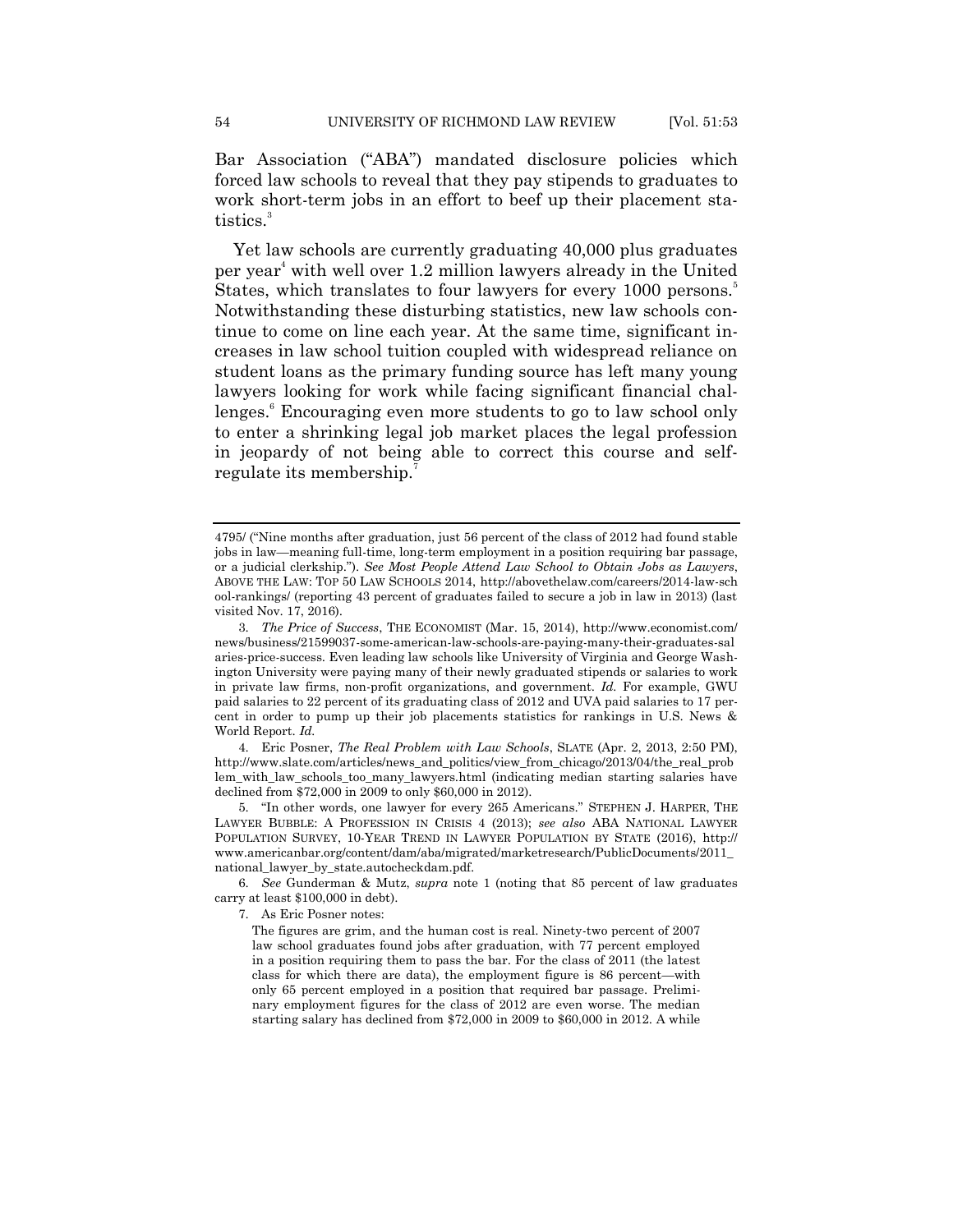Notwithstanding the oversupply of lawyers and the shrinking opportunities for placement in the legal services market, the unmet legal needs of the poor and middle class continues to grow. While there is approximately one lawyer for every 265 persons living in the United States,<sup>8</sup> only one legal aid attorney is available for every 6415 low-income people.<sup>9</sup> It is ironic that the job market challenges facing lawyers is occurring at a time when a substantial segment of the population cannot afford to retain a lawyer when confronted with a situation in which legal assistance would be advantageous. Multiple state and federal studies show that 80 to 90 percent of low and moderate income-Americans with legal problems do not obtain legal representation.<sup>10</sup> In its final report, the Virginia State Bar's Study Committee on the Future of Law Practice observed:

Research shows that legal services in civil matters for low and moderate income persons or families are an unmet need. One study reports that 80% of civil legal needs of the poor and up to 60% of the needs of middle-income persons remain unmet. The reasons for this are varied: funding for legal aid for the indigent has been substantially reduced (legal aid funding in Virginia has been reduced by 20% and IOLTA revenue decreased from \$500,000 in 2006 to \$50,000 today); the cost of private legal representation has increased; individuals often fail to recognize that a problem requires legal assistance; some want to avoid involvement in the legal system and resolve the issue another way; and funding for the court system to assist unrepresented litigants is limited. The decrease in federal funding resulted in a 20% reduction of legal aid attorneys and staff statewide. At the same time, the population in poverty increased by more than 30%. There is no question that the need to increase legal services to these groups exists now and will continue to exist in the future.<sup>11</sup>

back, the Bureau of Labor Statistics estimated that 218,800 new legal jobs would be created between 2010 and 2020. As law professor Paul Campos points out, because law schools graduate more than 40,000 students per year, those jobs should be snapped up by 2015—leaving only normal attrition and retirement spots left for the classes of 2016 to 2020. Meanwhile, tuition has increased dramatically over the last several decades. Students who graduate from law school today with \$100,000 or more in debt will default on their loans if they cannot get high-paying work in the law.

Posner, *supra* note 4.

8. *See* HARPER, *supra* note 5, at 4.

9. LEGAL SERVICES CORP., DOCUMENTING THE JUSTICE GAP IN AMERICA 21 (2007), http://www.lsc.gov/sites/default/files/LSC/images/justicegap.pdf.

10. *See* Robert Ambrogi, *Washington State Moves Around UPL*, *Using Legal Technicians to Help Close the Gap*, ABA J. (Jan. 1, 2015, 5:50 AM), http://www.abajournal.com/m agazine/article/washington\_state\_moves\_around\_upl\_using\_legal\_technicians\_to\_help\_clo se the gap. The author attributes failure to retain a lawyer to the cost of legal services. Id. "The economics of traditional law practice make it impossible for lawyers to offer their services at prices these people can afford." *Id*.

11. VA. STATE BAR, REPORT: THE COMMITTEE ON THE FUTURE OF LAW PRACTICE 13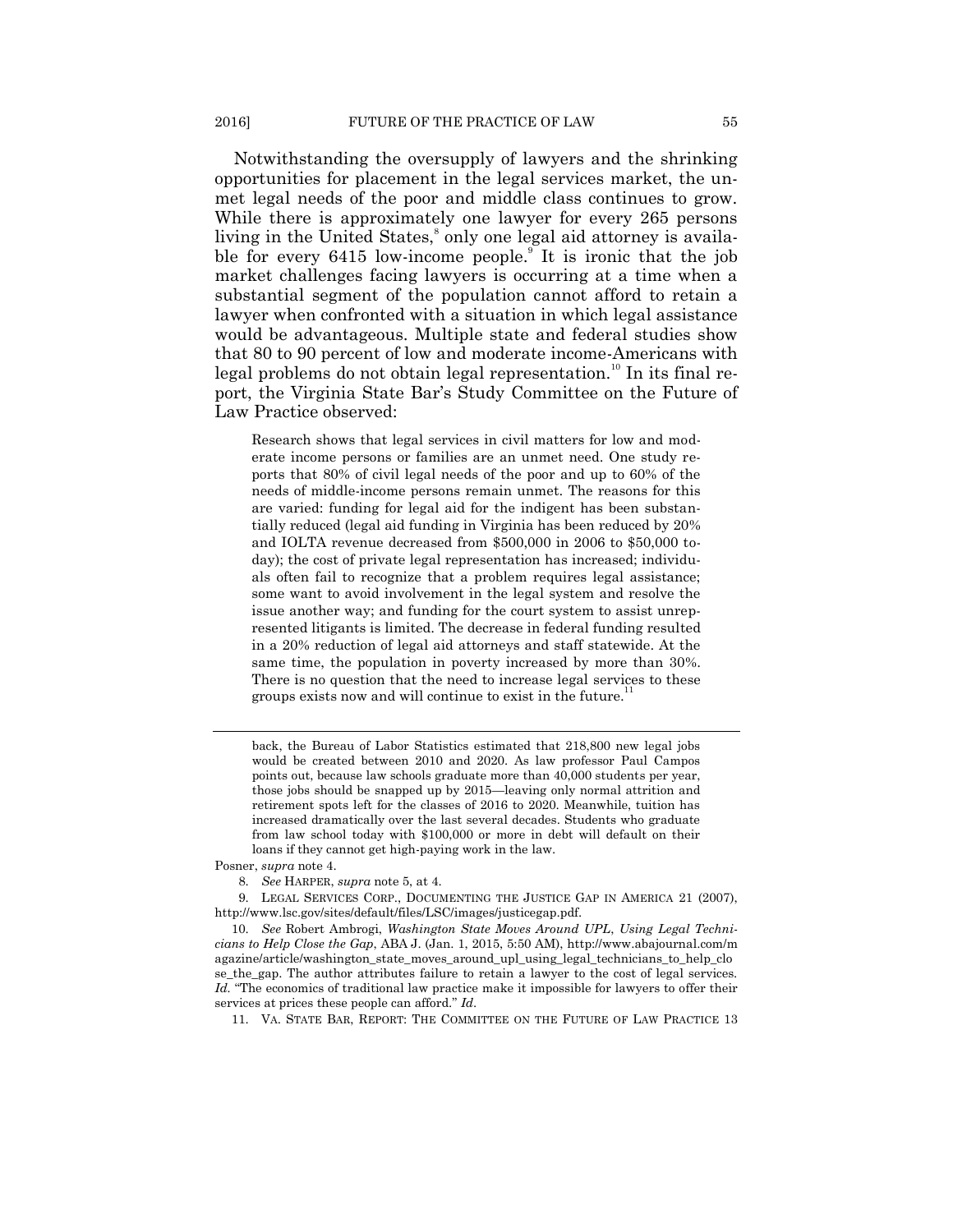A consequence has been an explosion in self-representation in both transactional and litigation work.<sup>12</sup> Numerous commentators have sounded the alarm that the organized bar and its regulators need to rethink the nature and provision of legal services.<sup>13</sup> Some commentators believe that if the legal profession fails to take heed and right its course, the profession and its self-regulation will become irrelevant.<sup>14</sup>

The Virginia State Bar's Study Committee on the Future of Law Practice has identified some other forces or trends challenging the profession and the traditional means by which it delivers legal services:

(1) advances in technology that have changed the way lawyers practice, giving clients the expectation that lawyers will provide services more efficiently and cheaply, and giving consumers the belief that they can obtain legal information and handle many legal matters on their own; (2) increasing competition from non-lawyer service providers that offer legal information and legal documents to consumers; (3) generational pressures that are likely to impact law firm business models—estimates are that 70% percent of law firm partners are baby boomers, while millennials are expected to make up half the global workforce by 2020; (4) clients' dissatisfaction with billable hour arrangements encouraging lawyers to offer fixed fees and other alternative billing arrangements; (5) increased insourcing of legal services by corporate clients, along with increased unbundling of tasks so that lawyers are only asked to complete the specific tasks that require legal judgment; and (6) accelerated globalization of legal services via both traditional models and technology, leading to an increase in multijurisdictional law practice and a decreasing relevance of geographical boundaries.<sup>15</sup>

As can be seen, some of the forces come from within the profession, i.e., law school policies and billing for legal services. Other forces, though, are external and are beyond the legal profession's

<sup>(</sup>Sept. 24, 2016), http://www.vsb.org/docs/FINAL\_Report\_of\_the\_Study\_Committee.pdf.

<sup>12.</sup> Mark Andrews, *Duties of the Judicial System to the Pro Se Litigant*, 30 ALA. L. REV. 189 (2013) ("Across the United States, an increased number of litigants have chosen to forego attorneys and instead represent themselves in court, particularly in civil matters.‖); *see also* Madelynn Herman, *Pro Se Statistics*, NAT'L CTR. FOR STATE COURTS (June 21, 2006), https://www.nacmnet.org/sites/default/files/04Greacen\_ProSeStatisticsSumma ry.pdf.

<sup>13.</sup> *See generally* RICHARD SUSSKIND, THE END OF LAWYERS: RETHINKING THE NATURE OF LEGAL SERVICES 7 (2010) (explaining that more efficient techniques for delivering legal services are emerging and lawyers should be encouraged to use them); HARPER, *supra* note 5 (explaining the current culture of the legal profession).

<sup>14.</sup> *See, e.g.*, SUSSKIND, *supra* note 13, at 7 (discussing the sustainability of the traditional lawyer's role in today's legal marketplace).

<sup>15.</sup> VA. STATE BAR, *supra* note 11, at 1.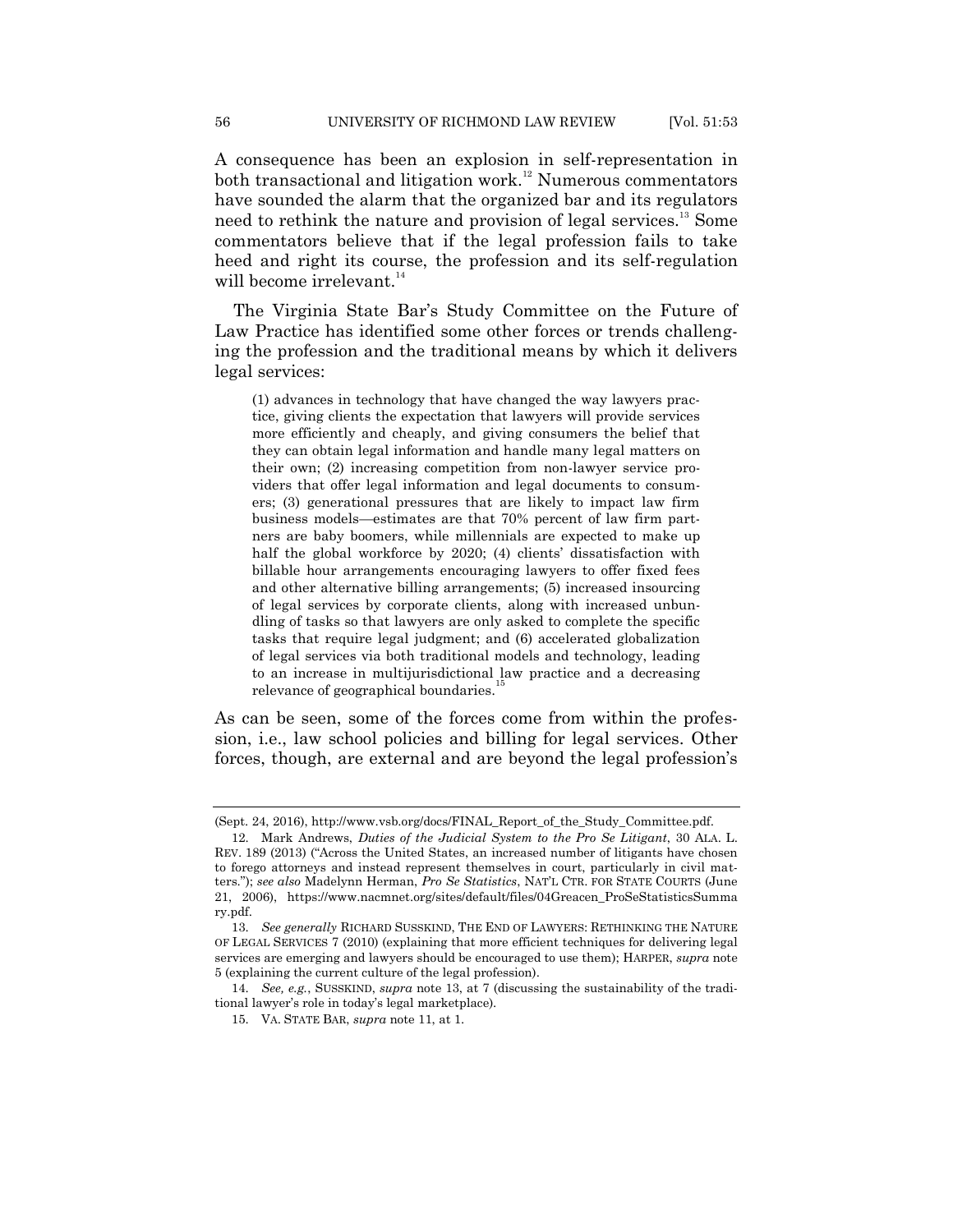control. Further, some of these forces appear permanent in nature,<sup>16</sup> indicating that there will be no turning back to "the good old days," and therefore the profession must determine how to retool and reinvent itself in this post-recession global market.<sup>17</sup>

Enforcement of unauthorized practice laws against nonlawyer service providers will not be a cost-effective solution to stem the stronghold taken by companies like LegalZoom, a billion dollar enterprise which has served more than one million customers with its legal document preparation service.<sup>18</sup> Companies like LegalZoom, Avvo and Rocket Lawyer are prepared to fight for their share of the consumer legal services market through litigation<sup>19</sup>

Jeff Jacoby, *U.S. Legal Bubble Can't Pop Soon Enough*, BOS. GLOBE (May 9, 2014), https: //www.bostonglobe.com/opinion/2014/05/09/the-lawyer-bubble-pops-not-moment-too-soon/q AYzQ823qpfi4GQl2OiPZM/story.html.

17. As Noam Scheiber explains:

There are currently between 150 and 250 firms in the United States that can claim membership in the club known as Big Law, the group of historically profitable firms that cater to the country's largest corporations. The overwhelming majority of these still operate according to a business model that assumes, at least implicitly, that clients will insist upon the best legal talent instead of the best bargain for legal talent. That assumption has become rickety. Within the next decade or so, according to one common hypothesis, there will be at most 20 to 25 firms that can operate this way—the firms whose clients have so many billions of dollars riding on their legal work that they can truly spend without limit. The other 200 firms will have to reinvent themselves or disappear.

Noam Scheiber, *The Last Days of Big Law*, NEW REPUBLIC (July 21, 2013), https://newre public.com/article/113941/big-law-firms-trouble-when-money-dries.

18. Robert Ambrogi, *Latest Legal Victory Has Legalzoom Poised For Growth*, ABA J. (Aug. 1, 2014, 8:00 AM), http://www.abajournal.com/magazine/article/latest\_ legal\_victory\_ has\_legalzoom\_poised\_for\_growth/. LegalZoom had provided services to about two million customers as of August 2012, according to a prospectus it filed with the U.S. Securities and Exchange Commission in advance of a planned, but still postponed, initial public offering. *Id.* In 2011, LegalZoom's revenues reached \$156 million and it was on track to bring in almost \$200 million in 2012. *Id.*

19. VA. STATE BAR, *supra* note 11, at 10.

LegalZoom does business in all 50 states and has delivered online legal document preparation since 2001. Efforts by regulatory bars to enjoin or shut down LegalZoom have not met with success. In 2014 the Supreme Court of South Carolina approved a settlement agreement in which it was stipulated that LegalZoom's business model is not the unauthorized practice of law. On October 22, 2015, the North Carolina Bar and LegalZoom settled their case by a consent order, permitting LegalZoom to continue operating in North Carolina subject to some conditions[.] In June 2016, lawmakers ended the

<sup>16.</sup> Jeff Jacoby states:

Only some of [these forces] is cyclical. The legal profession, like so many others, has been permanently disrupted by the Internet and globalization in ways few could have anticipated 10 or 15 years ago. Online legal guidance is widely accessible. Commercial services like LegalZoom make it easy to create documents without paying attorneys' fees. Search engines for legal professionals reduce the need for paralegals and junior lawyers.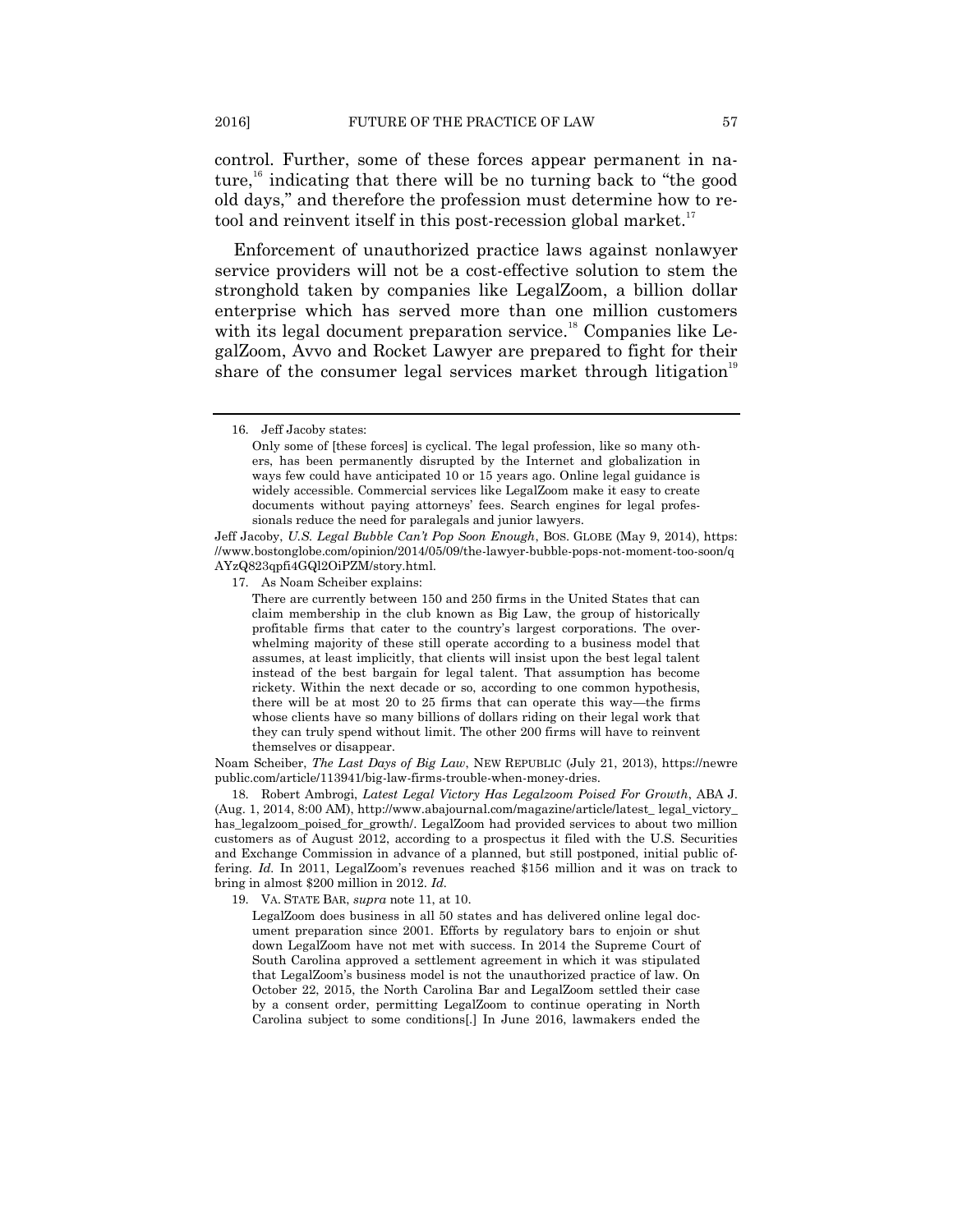and by lobbying state legislatures to pass bills protecting them from being charged with unauthorized practice of law ("UPL").<sup>20</sup> Professional regulatory authorities, with limited resources, are not equipped to wage war with the growing number of competitive nonlawyer service providers. Moreover, an unsympathetic public, a large portion of which is finding their legal needs largely unmet by the legal profession, will only view the bar's enforcement of the UPL rules as anti-competitive barriers to access to legal services.

Some organized bars in the United States, including the American Bar Association, and Law Societies in British Columbia and Ontario, Canada, $^{21}$  have been studying developments in the United Kingdom and Australia which now allow professional service firms composed of lawyers and nonlawyers to serve the public. In the United Kingdom and New South Wales, Australia, lawyers are permitted to practice as part of an alternative business structure ("ABS") in which nonlawyers hold an ownership interest and participate in the delivery of law-related services or are passive investors in firms that deliver legal services. In 2001, New South Wales enacted legislation permitting legal practices to incorporate, share receipts, and provide legal services either alone or alongside other legal services providers who may, or may not, be legal practitioners.<sup>22</sup> In addition to nonlawyer ownership, an incorporated legal practice ("ILP") may be listed on the public stock exchange in Australia and outside investors may provide capital.<sup>23</sup>

long-running dispute between the North Carolina State Bar and LegalZoom by passing legislation that allows online services to provide legal documents in that state.

*Id*.

<sup>20.</sup> *See id*.

<sup>21.</sup> *See* CANADIAN BAR ASS'N, FUTURES: TRANSFORMING THE DELIVERY OF LEGAL SERVICES IN CANADA 34, 41 (Aug. 2014), http://www.cba.org/CBAMediaLibrary/cba\_na/ PDFs/CBA%20 Legal%20Futures%20PDFS/Futures-Final-eng.pdf.

<sup>22.</sup> *See* SLATER & GORDON LTD., SUBMISSION TO THE AMERICAN BAR ASSOCIATION COMMISSION ON THE FUTURE OF LEGAL SERVICES (Dec. 29, 2014), http://www.american bar.org/content/dam/aba/images/office\_president/slater\_and\_gordon\_submission.pdf. Australia commenced an expansive approach to ABS that began in 1994 with the development and growth of Incorporated Legal Practices (ILPs). ABA COMM'N ON ETHICS 20/20 WORKING GRP. ON ALT. BUS. STRUCTURES, ISSUES PAPER CONCERNING ALTERNATE BUSINESS STRUCTURES 7–8 (Apr. 5, 2011), http://www.americanbar.org/content/dam/aba/ administrative/ethics\_2020/abs\_issues\_paper.authcheckdam.pdf [hereinafter ABS ISSUES PAPER]. There were over 2000 ILPs reported in 2010 and their number is growing rapidly. *Id*. There are around seventy known multidisciplinary practice ("MDPs") and, as of the Working Group's report in 2011, at least 20 percent of the lawyers in New South Wales were working in non-traditional business practices, including thirty MDPs. *Id*.

<sup>23.</sup> SLATER & GORDON LTD., *supra* note 22.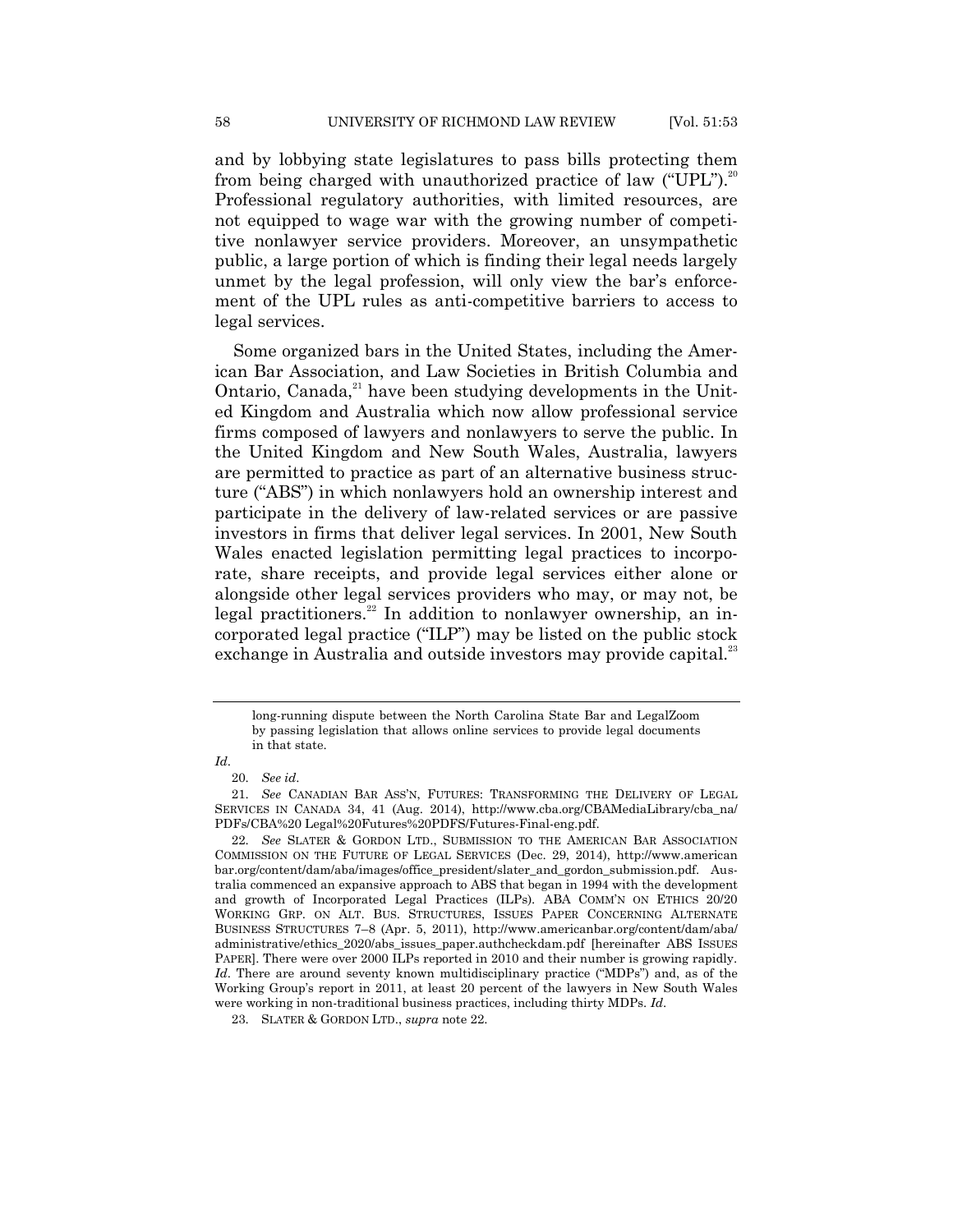In England and Wales, under the Legal Services Act of  $2007$ ,  $24$ alternative business structures that have lawyer and nonlawyer management and ownership are permitted and may either provide only legal services or legal services along with non-legal services.<sup>25</sup> In October 2010, Scotland's Parliament approved a Legal Services  $Act^{26}$  that permits and regulates alternative business structures in which Scottish solicitors are permitted to partner with nonlawyers and to seek capital from outside investors, provided solicitors hold the controlling ownership of the firm.<sup>27</sup> Under this regime, privileged communications by and between solicitors or nonlawyers with clients of the firm are protected by law.<sup>28</sup> As in England and Wales, a nonlawyer participant in the ABS must

Multidisciplinary practices are now permitted in Ontario, British Columbia and Quebec.<sup>30</sup> Lawyers must maintain control over the services the firm provides. Multidisciplinary Practices ("MDP") are now permitted in Germany, the Netherlands, and Brussels. 31

*Id.* 

24. Legal Services Act 2007, c. 29 (Eng.), http://www.legislation.gov.uk/ukpa/2007/29/ contents.

25. ABS ISSUES PAPER, *supra* note 22, at 13.

meet a "good character" requirement.<sup>29</sup>

26. Legal Services Act 2010, c. 2, § 49 (Scot.), http://www.legislation.gov.uk/asp/2010/ 16/section/49.

27. *Id.*; ABS ISSUES PAPER, *supra* note 22, at 15.

28. ABS ISSUES PAPER, at 16. The rule states:

The legal professional privilege applies to communications made to or by licensed providers in the course of providing legal services for any of their clients, as well as to or by others employed by the licensed entity who are acting in connection with the provision of legal services or who are working at the direction or under the supervision of a solicitor.

*Id.* (citing Legal Services Act 2010, c. 2, § 75 (Scot.)).

29. ABS ISSUES PAPER, *supra* note 22, at 11.

30. *Id.* Some provinces have permitted nonlawyer ownership and/or MDP for some time. In Quebec, nonlawyers may own up to 50 percent of law practices, and law firms may engage in multidisciplinary practice. British Columbia permits MDPs. *Id*. at 6, 11.

31. *Id.* at 16.

New South Wales (NSW) was the first jurisdiction in Australia and indeed the rest of the (common law) world to permit external and non-lawyer ownership of law firms. This occurred on July 1, 2001 with the enactment of legislation permitting legal practices to incorporate, share receipts and provide legal services either alone or alongside other legal service providers who may, or may not be legal practitioners. Since the enactment of this legislation more than 3,000 law firms in Australia have altered their practice structures through incorporation (representing 30% of law firms). These law firms are known as "incorporated legal practices" (ILPs).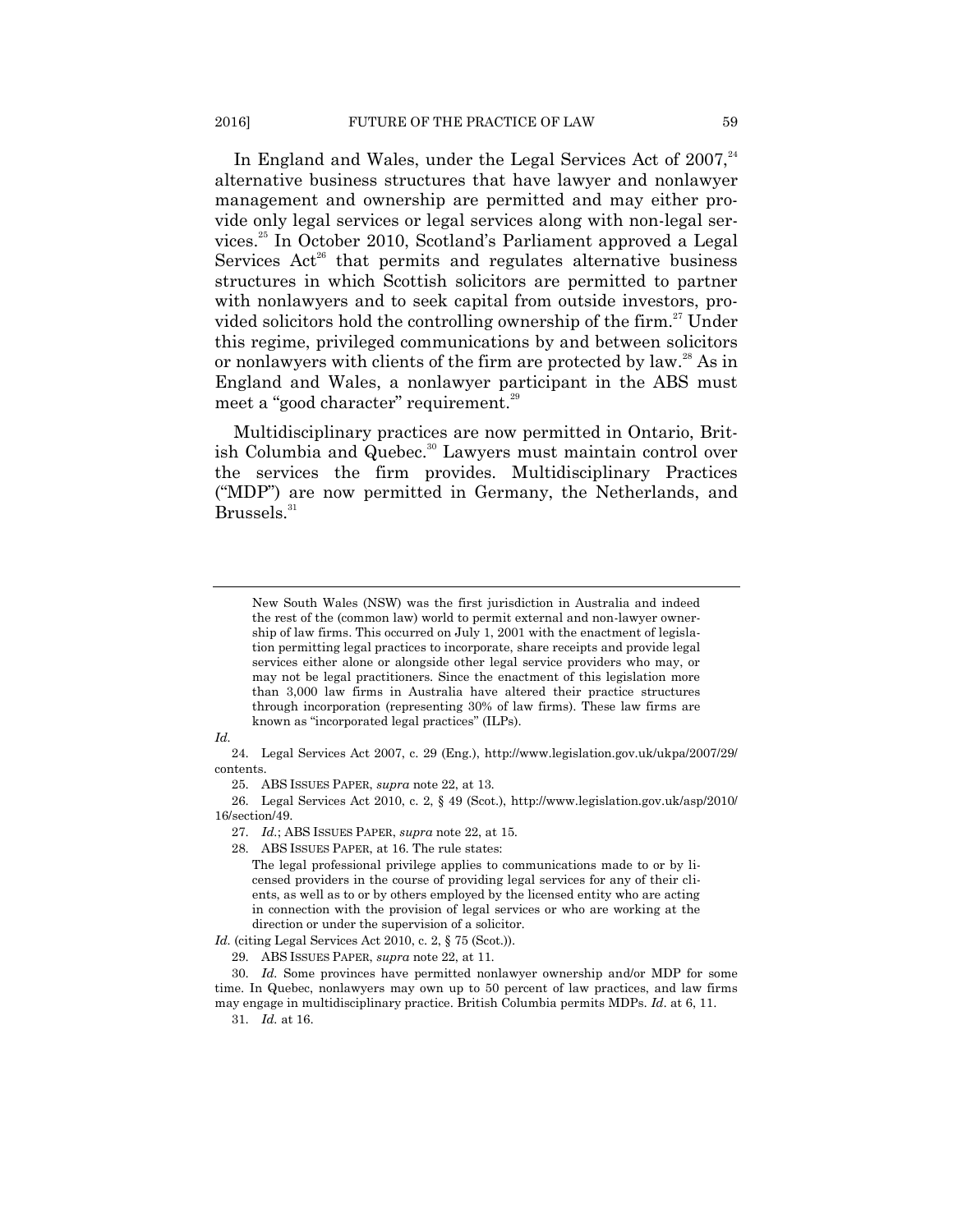The District of Columbia is the only United States jurisdiction that permits nonlawyers to hold an ownership interest in a law firm.<sup>32</sup> The ABA rejected MDP in  $2000^{33}$  and the Virginia State Bar's Council rejected MDP in 2003. Since that time, no organized bar in the United States has reconsidered either MDP or ABS; however, the legal services market landscape has changed dramatically over the ensuing years making it desirable to reexamine what regulatory structures may need reform, and how to implement those changes without sacrificing the core values of the lawyer-client relationship and the profession's role of serving the public.

While the "Big-5" accounting firms' encroachment into legal services was the impetus for the MDP movement, $34$  a paradigm shift has since occurred in both the domestic and foreign legal services market in which smaller, but far greater in number, nonlawyer providers are competing with lawyers and law firms. Unable to obtain regulatory reform in the United States, some United States firms are forming alternative business structures in the United Kingdom where up to 25 percent of the ownership of the firm may be held by nonlawyers.

A key component to regulating ABS in the United Kingdom and in Australia is called proactive management-based regulation ("PMBR"). This regulatory framework holds the firm or entity accountable for noncompliance with ethical requirements. Each firm must designate a practice manager that interacts with the regulator on an informal, collaborative, and proactive basis, including random audits by regulators and required selfassessments, to ensure that their systems and procedures meet ethical and regulatory requirements. While an individual lawyer may be subject to professional discipline, sanctions may also be imposed against the legal services firm for non-compliance. In contrast, attorney regulation in the United States is reactive, based upon lawyer misconduct having occurred. In most United States jurisdictions, a law firm cannot be sanctioned if one of its lawyers engages in professional misconduct. The system implemented in Australia, which the profession there has embraced, is

<sup>32.</sup> *See id.* at 2.

<sup>33.</sup> *See id*.

<sup>34.</sup> *Id*. at 5; *see also* James M. McCauley, *The Delivery of Legal Services Through Multidisciplinary Practices*, VA. STATE BAR, http://www.vsb.org/site/regulation/legal-servicesmultidisciplinary-practices (last visited Nov. 17, 2016).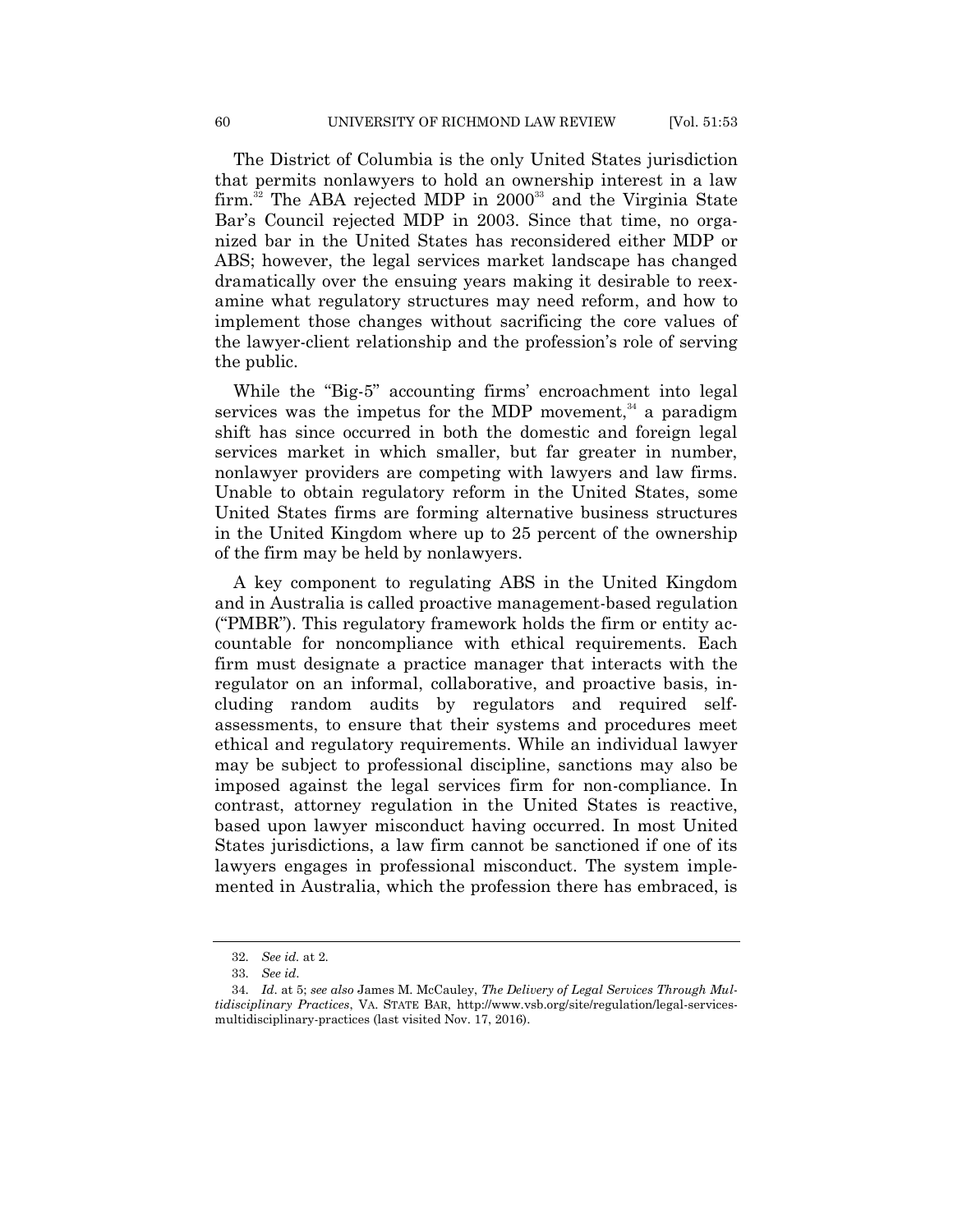credited with up to a 40 percent reduction in disciplinary complaints against regulated firms and lawyers.

However, the legal profession in the United States remains steadfastly opposed to any regulatory reform that would permit either ABS or MDP.<sup>35</sup> The ABA Commission on Ethics 20/20 was tasked with looking at the effects of globalization on the practice of law in the United States. The Commission considered a proposal to permit a limited form of nonlawyer ownership. That proposal was put out for comment, but ultimately the Commission did not make any recommendation, concluding that there did not appear to be a sufficient basis for recommending a change to ABA policy on lawyer ownership of law firms."<sup>36</sup>

The New York State Bar Task Force on Nonlawyer Ownership was charged with evaluating the nonlawyer ownership proposal of the Ethics 20/20 Commission. The Task Force found in a survey of its membership that over 78 percent of the members were opposed to the change, with the largest majority representing solo and small firms.<sup>37</sup> In the end, the 2012 Task Force Report found that there was a "lack of meaningful empirical data about nonlawyer ownership of law firms and what its potential implications are for the future of the legal profession."<sup>38</sup> Similarly, a study conducted by the Ontario Trial Lawyers Association concluded that there is "no empirical data to support the argument that [nonlawyer ownership] has improved access to justice" in England or Australia.<sup>39</sup>

In 2014, the ABA Commission on the Future of Legal Services ("ABA Commission") was created and charged with examining how legal services are delivered in the United States and recommending innovations to improve the delivery of, and the public's

<sup>35.</sup> Except for the District of Columbia, all U.S. jurisdictions have adopted versions of ABA Model Rule 5.4, which prohibits lawyers from sharing legal fees with nonlawyers and working in a firm in which nonlawyers have an ownership interest or hold positions of authority or control. *See* McCauley, *supra* note 34; MODEL RULES OF PROF'L CONDUCT 5.4 (AM. BAR ASS'N 2016).

<sup>36.</sup> *See* ABA COMM'N ON ETHICS 20/20, INTRODUCTION AND OVERVIEW 8 (Feb. 2013), http://www.americanbar.org/content/dam/aba/administrative/ethics\_2020/20121112\_ethics \_20\_20\_overarching\_report\_final\_with\_disclaimer.authcheckdam.pdf.

<sup>37.</sup> N.Y. STATE BAR ASS'N, REPORT OF NEW YORK STATE BAR TASK FORCE ON NONLAWYER OWNERSHIP 43 (Nov. 12, 2012), https://www.nysba.org/WorkArea/Download Asset.aspx?id=26682.

<sup>38.</sup> *Id.* at 72.

<sup>39.</sup> Memorandum from Jasminka Kalajdzic to Linda Langston, Ontario Trial Law Ass'n, ABS Research (Dec. 1, 2014), http://www.canadianlawyermag.com/legalfeeds/in dex.php?option=com\_k2&Itemid=101&id=47&lang=en&task=download&view=item.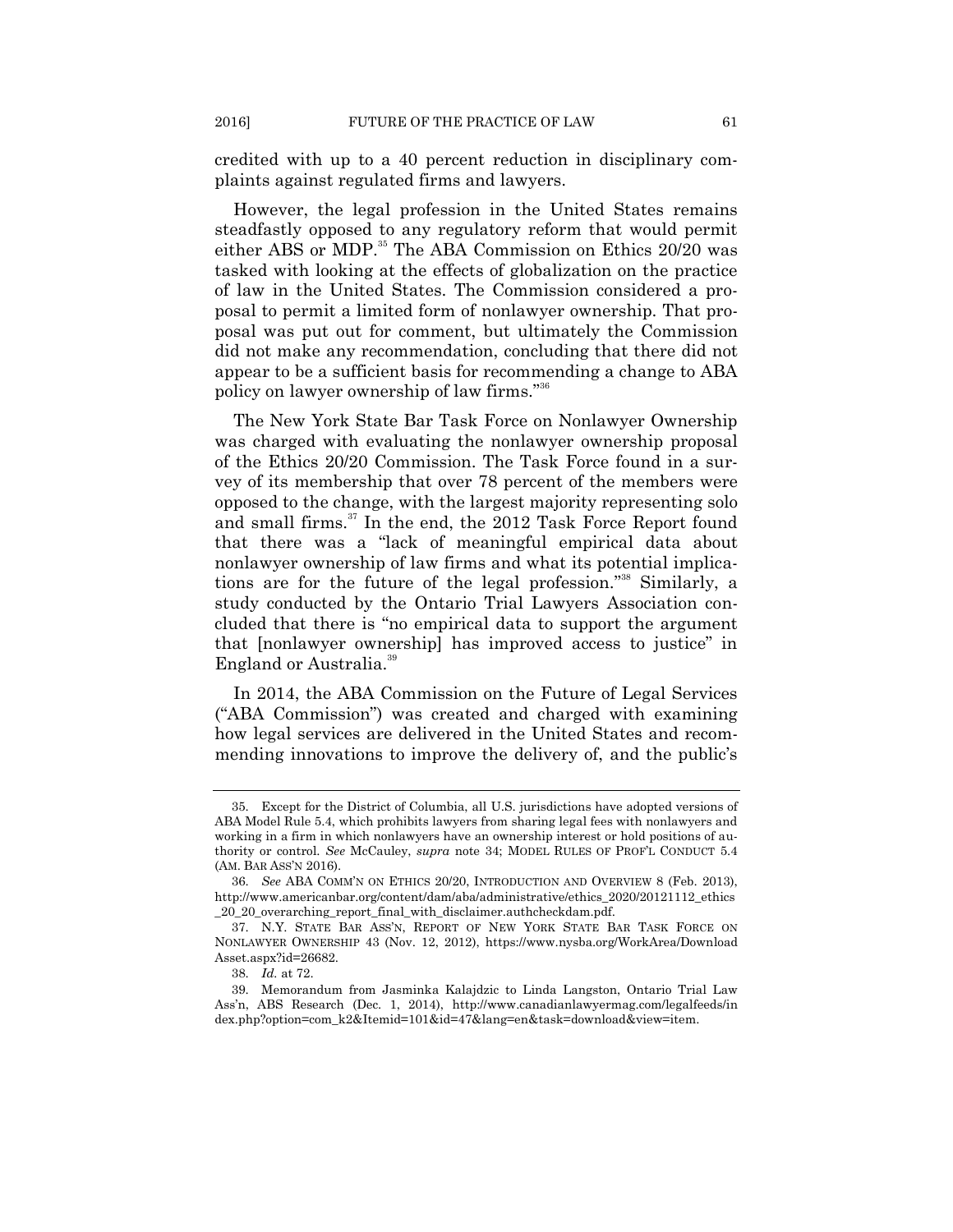access to, those services.<sup>40</sup> The ABA Commission held open forums across the country and looked at different types of legal service providers authorized to perform clearly defined roles at the state and federal level. The closest they came to addressing ABS was a resolution, passed by the ABA House of Delegates in February 2016, that urged "each state's highest court, and those of each territory and tribe, be guided by the ABA Model Regulatory Objectives for the Provision of Legal Services when they assess the court's existing regulatory framework and any other regulations they may choose to develop concerning non-traditional legal service providers."<sup>41</sup> That resolution, however, reaffirmed support for the long-standing ABA policy against nonlawyer ownership of law  $firms.<sup>42</sup>$ 

In April 2016, the ABA Commission stoked the debate again by issuing a sixteen-page issues paper for public comment on whether it should ask the ABA House of Delegates to pass a resolution encouraging state courts to liberalize ethics rules forbidding nonlawyer ownership in law firms and multidisciplinary partnerships between lawyers and other professionals.<sup>43</sup> Ultimately, since no proposal was submitted before the deadline for consideration by the House of Delegates, no action will be taken this year.

Thus, after two years of studying the delivery of legal services in the United States, the ABA Commission issued its final report, finding that 80 percent of the poor and middle income populations do not get the legal help they need and recommending broad changes for improving the delivery and access to legal services. Paralleling much of what has been recommended in the Virginia State Bar's report, the ABA Commission did not suggest how the profession might address the issues of nonlawyer ownership of law firms, nonlawyers giving legal advice, and the regulation of nonlawyer legal service companies such as LegalZoom, Rocket Lawyer and Avvo Legal Services. The ABA Commission acknowledged that the traditional law firm model inhibits innovations

<sup>40.</sup> *See* ABA COMM'N ON FUTURE OF LEGAL SERVICES, ISSUE PAPER ON THE FUTURE OF LEGAL SERVICES (Nov. 3, 2014), http://www.americanbar.org/content/dam/aba/images/offi ce\_president/issues\_paper.pdf.

<sup>41.</sup> ABA COMM'N ON FUTURE OF LEGAL SERVICES, REPORT ON THE FUTURE OF LEGAL SERVICES IN THE UNITED STATES 69 (Feb. 8, 2016), http://www.americanbar.org/content/ dam/aba/images/abanews/2016FLSReport\_FNL\_WEB.pdf.

<sup>42.</sup> *See id*.

<sup>43.</sup> *See* ABA COMM'N ON FUTURE OF LEGAL SERVICES, ISSUES PAPER REGARDING ALTERNATIVE BUSINESS STRUCTURES 1–5 (Apr. 8, 2016), http://www.americanbar.org/con tent/dam/aba/images/office\_president/alternative\_business\_issues\_paper.pdf.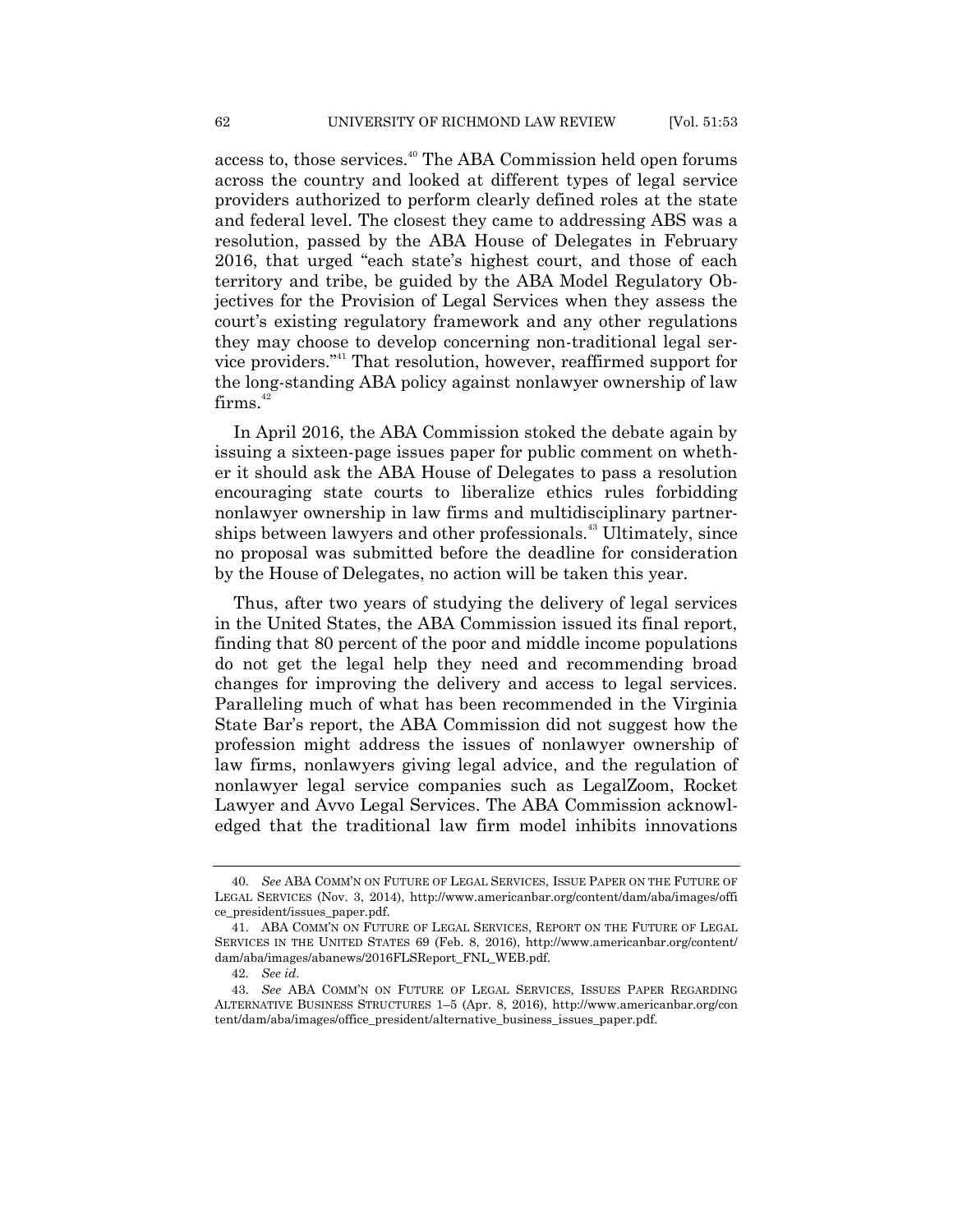that could enhance, and make more cost-effective, the delivery of legal services but did not recommend any changes in regulation that would remove the ethical constraints on nonlawyer ownership and fee sharing with nonlawyers.

The practicing bar's resistance to nonlawyer ownership in law firms has been soundly criticized by scholars who view such resistance as "lawyer exceptionalism" or "lawyer-centric" thinking, based on an overwrought fear that nonlawyer ownership and investment will erode the core values of the profession and lawyer independence.<sup>44</sup> Academics are challenging the practicing bar's insistence that only lawyers can perform and deliver all aspects of legal services:

There is an insidious consequence of believing that lawyers are the best, or only, resource for all tasks: it is that it downplays and demeans the "non-lawyer" input, whether that is another person, technology, a process or management. It is not surprising that there is an "us and them" divide between lawyers and others, that inefficiencies persist, or that potential remains unrealized, when such an unhelpful and insulting attitude is prevalent.<sup>4</sup>

There are legitimate concerns about ABS. Lawyers worry that concerns over profits and nonlawyer influence will override the lawyer's professional obligations to the client and to the public, i.e., rendering pro bono legal services to the indigent.<sup>46</sup> But a cat-

<sup>44.</sup> *See* Judith A. McMurrow, *UK Alternative Business Structures for Legal Practice: Emerging Models and Lessons for the US*, 47 GEO. J. INT'L LAW 665, 673 (2016) (citing Sung Hui Kim, *Lawyer Exceptionalism in the Gatekeeping Wars*, 63 SMU L. REV. 73, 74– 76 (2010)); *see also* Leslie C. Levin, *The Monopoly Myth and Other Tales About the Superiority of Lawyers*, 82 FORDHAM L. REV. 2611, 2612–14 (2014); Bridgette Dunlap, *Anyone Can "Think Like a Lawyer": How the Lawyers' Monopoly on Legal Understanding Undermines Democracy and the Rule of Law in the United States*, 82 FORDHAM L. REV. 2817, 2818–19 (2014).

<sup>45.</sup> McMurrow, *supra* note 44, at 673 (citing STEPHEN MAYSON, RESTORING A FUTURE FOR LAW 5 (Oct. 2013), http://stephenmayson.files.wordpress.com/2013/10/mayson-2013 restoring-a-future-for-law.pdf).

<sup>46.</sup> *See, e.g.*, Lawrence J. Fox, *Accountants*, *The Hawks of the Professional World: They Foul Our Nest and Theirs Too*, *Plus Other Ruminations on the Issue of MDPs*, 84 MINN. L. REV. 1097 (2000); Cindy Alberts Carson, *Under New Management: The Problem of Non-lawyer Equity Partnership in Law Firms*, 7 GEO. J. LEGAL ETHICS 593 (1994). A lawyer is supposed to render at least two percent of his or her professional time to pro bono legal services. VA. RULES OF PROF'L CONDUCT 6.1(a) (VA. STATE BAR 2016). It is estimated that actual hours of pro bono service rendered is far below this aspirational goal. VA. ACCESS TO JUSTICE COMM'N, FINAL PROPOSAL TO ADOPT PRO BONO REPORTING FOR VIRGINIA LAWYERS 2 (July 1, 2016), http://www.vsb.org/docs/access-reporting-2016/VATJ-VSB-prop-probono-report-070116.pdf. However, since there is no required reporting or recordkeeping it is difficult to determine how the bar is measuring up to its aspirational goal. Moreover, the organized bar is resistant to any regulatory measures that would require recordkeeping and reporting of pro bono hours an attorney has worked. Peter Vieth, *Bar Won't Back Pro Bono Reporting*, VA. LAW. WKLY. (Oct. 17, 2016).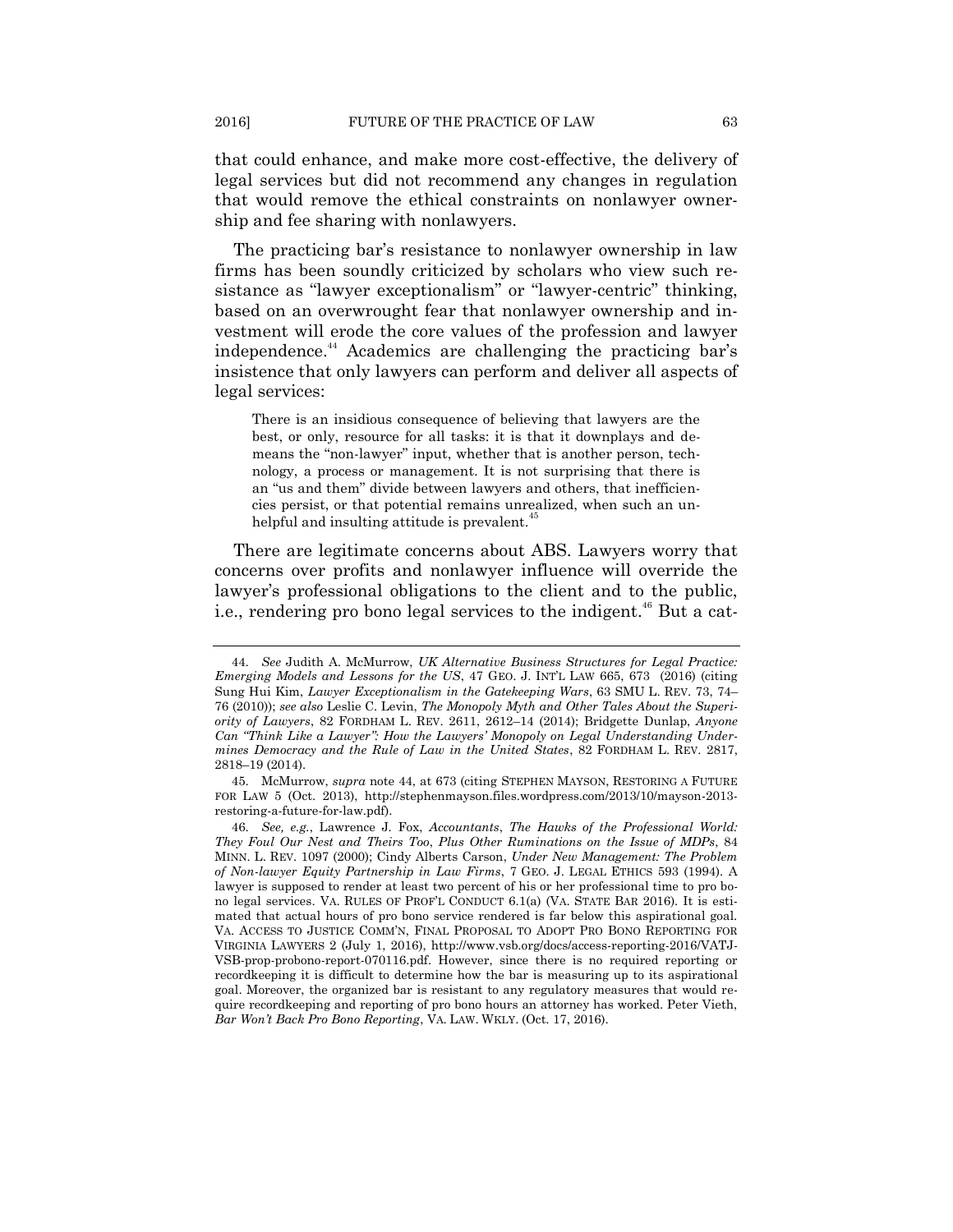egorical ban on any nonlawyer ownership and investment in the delivery of legal services assumes that professional and entity regulation are incapable of addressing these problems. Professor Judith McMurrow aptly describes the debate which I have witnessed as a liaison to the Virginia State Bar's Study Committee on the Future of Law Practice:

U.S. bar opposition remains in part due to an empirical standoff. In policy discussions and informal conversations, proponents of change point to the benefits of non-lawyer ownership and investment and ask for proof that new models will erode professional judgment; opponents question whether there are meaningful benefits and demand proof that the changes will not impair professional judgment.<sup>47</sup>

While there is a concern that ABS and nonlawyer ownership will impair the lawyer's independent professional judgment, the ABS firm, like any law firm, must attract, satisfy, and keep its clients. This factor alone should motivate professionals in the firm to perform their work competently and diligently, protect clients' confidential information, and avoid conflicts of interest. Moreover, the regulatory systems in the United Kingdom and Australia offer additional checks and client protection. What remains to be seen, however, is whether ABS will materially increase pro bono legal services and move the profession closer to meeting the unmet legal needs of low and middle income populations in the United States.

A primary factor cited for these changes in the United Kingdom and Australia was public dissatisfaction with the traditional law practice model and the professional regulation of lawyers.<sup>48</sup> The regimes in the United Kingdom and Australia have been in place now for eight years or longer, so there soon should be some experiential and empirical data to analyze regarding their impact on the legal profession, service to the public, lawyer regulation and public protection. In fact, the ABA Commission has cited to eight empirical studies that were published in 2014–2015, that support at least these conclusions.

1. There is no evidence that ABS has caused any harm or any erosion of the "core values" of the legal profession.

2. ABS has increased the availability of capital and funding for law firms to innovate.

<sup>47.</sup> McMurrow, *supra* note 44 at 675.

<sup>48.</sup> *Id*. at 707.